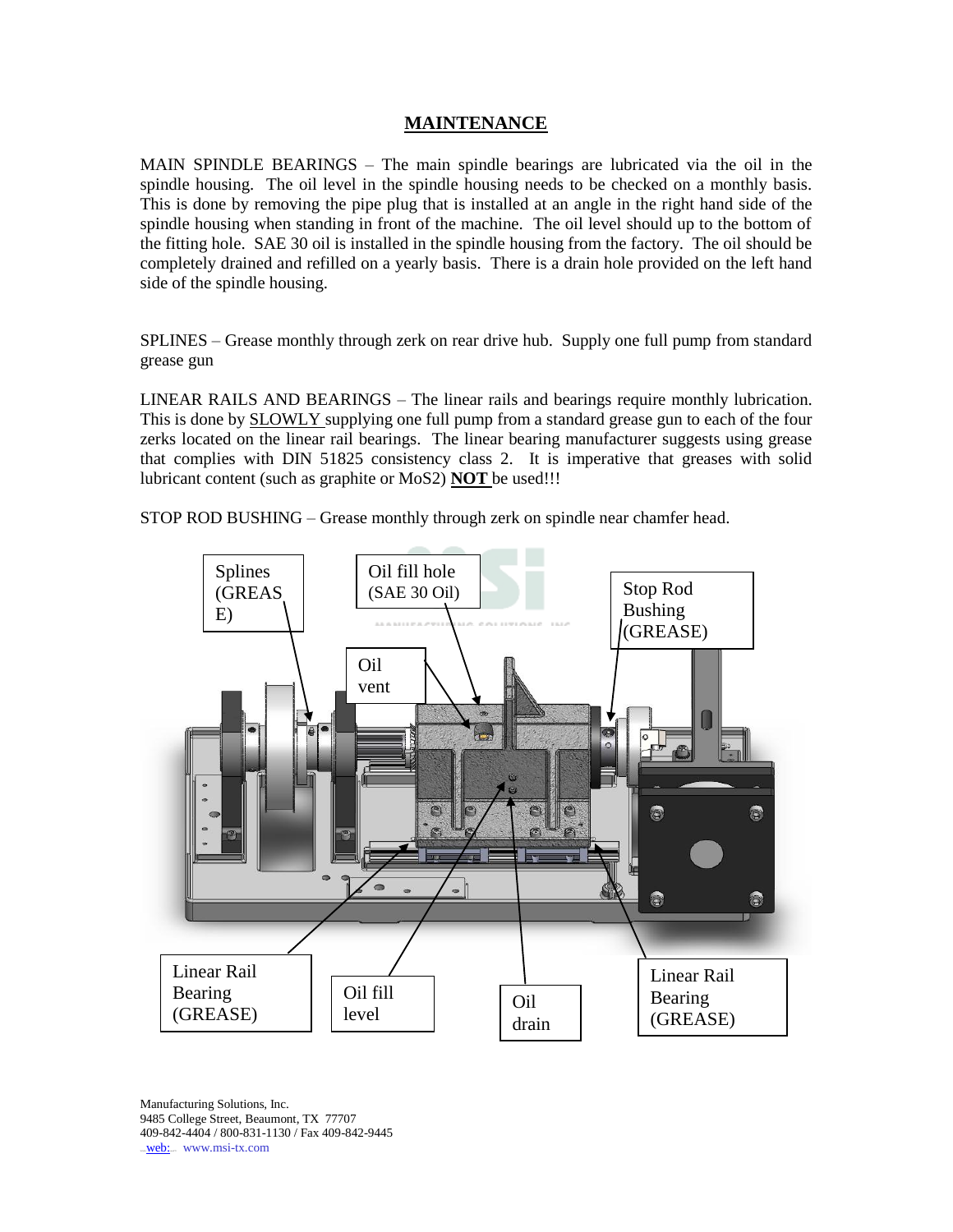VISE CENTER – Grease monthly thru the two zerks on the front of the vise.



REAR SUPPORT BEARINGS – The rear support bearings need to be greased on a monthly basis also. This is done by SLOWLY supplying one full pump from a standard grease gun, with the machine running about 1000 RPM, to each of the two rear bearing zerks.



SLIDE STOP – If your machine is equipped with a slide stop it should be greased monthly thru the zerk on the slide stop.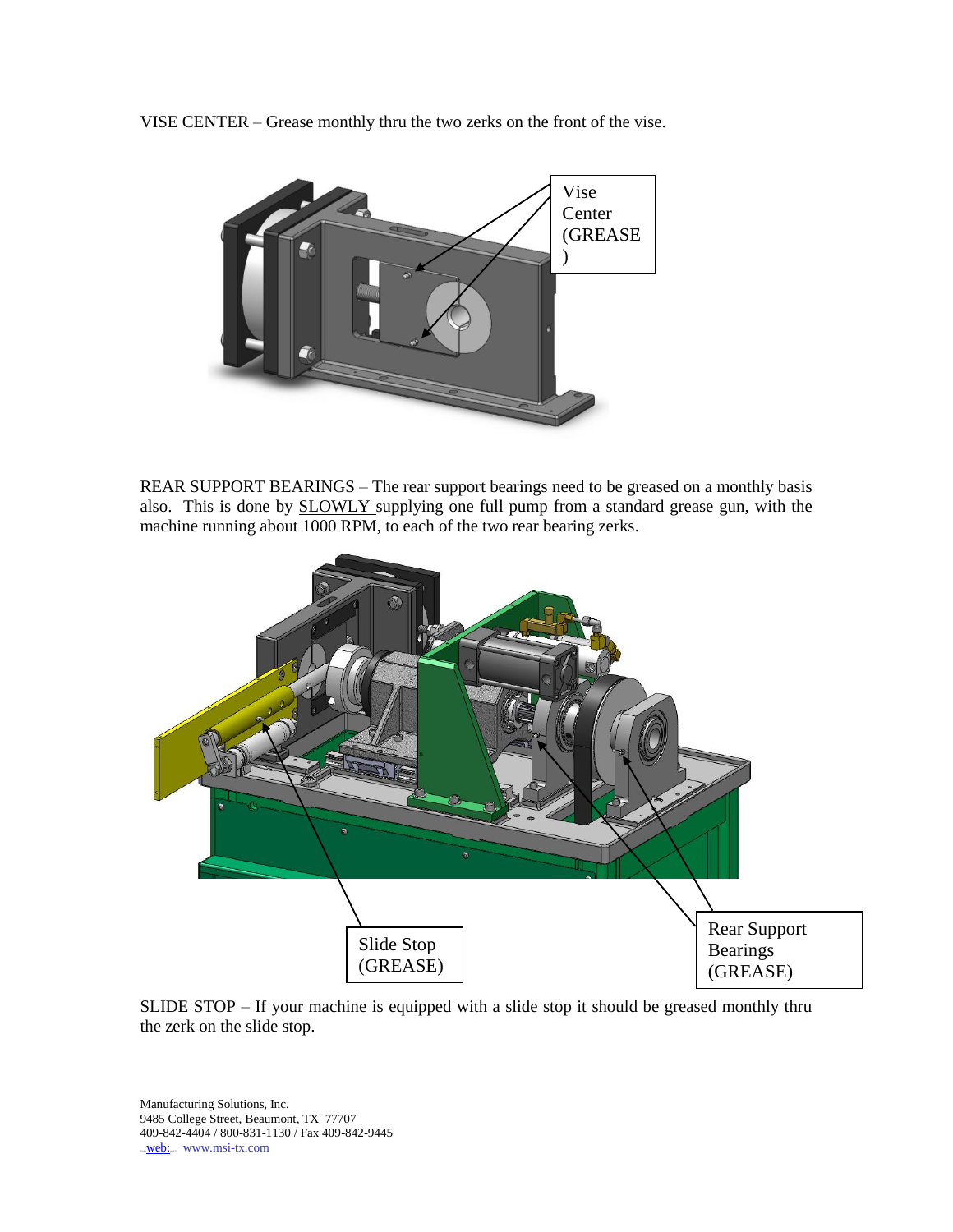AIR LINE LUBRICATOR – Fill reservoir with 10 wt. Hydraulic oil as needed and adjust to supply one drop of oil with each 4 to 5 cycles of machine.



MOTOR – Grease annually with bearing grease.

CLEANING - Empty chip pan as needed. Wipe exterior of machine clean with a towel dampened with household type spray cleaner. Do not use harsh solvents or blowgun to clean machine.

HYDRA-BRAKE –There is an oil fitting located on the hydra-brake. This IS NOT a lubrication point. The hydra-brake requires no normal maintenance. If required, consult factory for refilling.

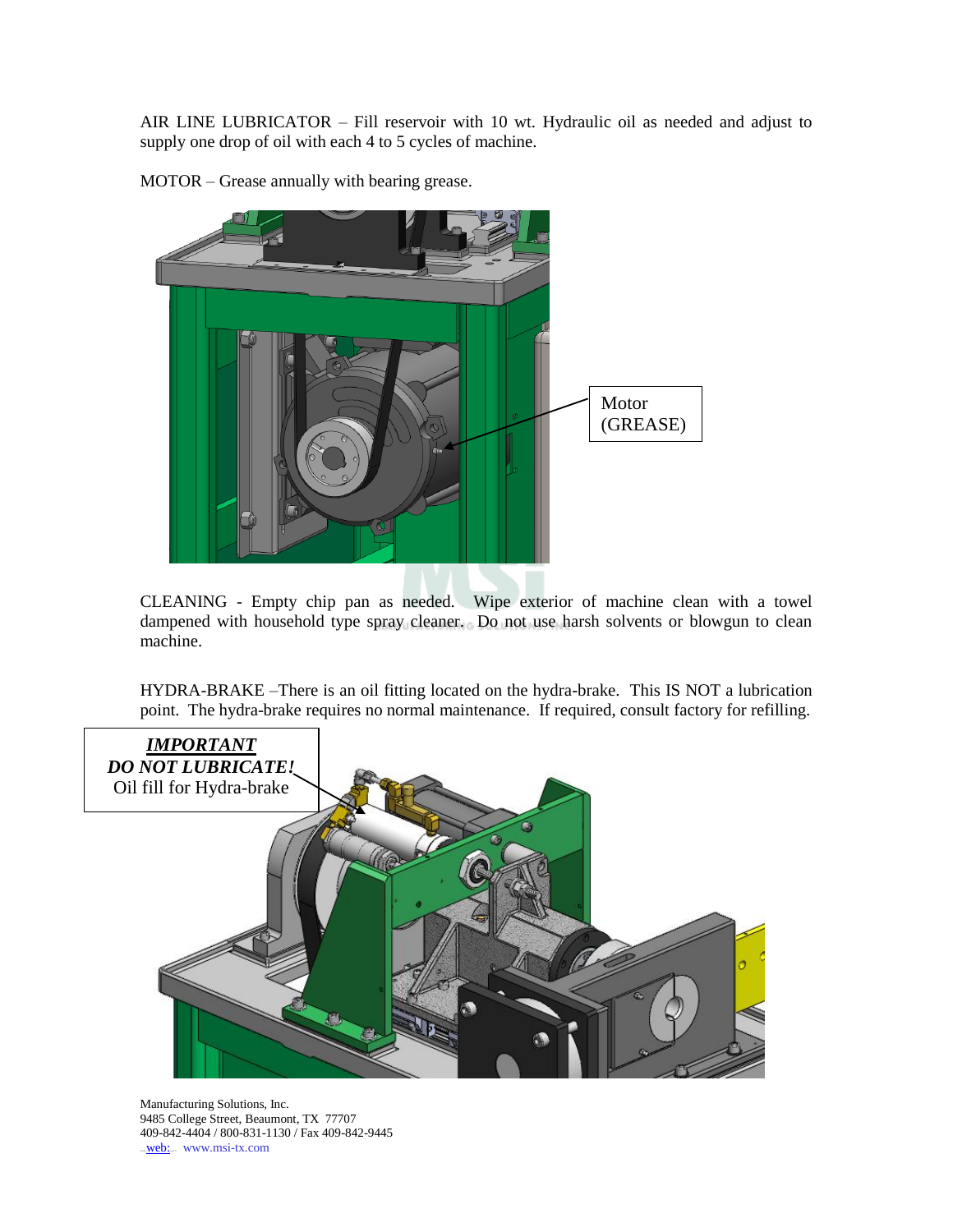## **TROUBLE SHOOTING GUIDE**

Machine Will Not Run

- A: Check incoming power
- B: Check fuses in machine panel (ATQ-15 & ATQ-1)
- C: Check disconnect switch assembly is on (M10132)
- D: Check limit switch on top cover (M10167)

Machine will run but not cycle when foot pedal is depressed

- A: Check air pressure is set to at least 75 PSI on regulator (M10571)
- B: Check pressure switch (M10055) is set at 45 PSI

Vise closes and head begins to travel forward, then retracts and completes cycle

A: Check air pressure is set to at least 75 PSI

Inserts breaking:

- A: Check insert (M10600) is not contacting part in rapid traverse
- B: Check condition of seat (M10361) and seat screw (M10362) is tight
- C: Check Hydra-Brake (13201) for excessive feed rate
- D: Change to insert suited for material

Excessive chatter:

- A: Check condition of insert (M10600), seat (M10361) and seat screw (M10362).
- B: Check wedge (11400) is tight
- C: Adjust RPM and feed rate
- D Check condition of spindle bearings (M10317 and 12552)
- E: Check condition of linear rails and bearings assembly (M10773)
- F: Check collets fit part properly

Vise will not open when head is retracted:

A: Check rear limit switch (M10167) is being activated by the screw mounted in the spindle housing.

Part is not chamfered when tool holder is set right and head travel is at maximum

A: Check axial position of stop rod (11795). Should be set 1/2" behind vise

Chamfer is off center:

- A: Check for proper size collets
- B: Check parts are not out of round, over/under size etc
- C: Re-center vise. Consult factory.

Fine feed rate is not adjustable, spongy, or inconsistent:

A: Hydrocheck (13201) may require maintenance. Consult factory.

RPM's of machine slow down as part is being machined:

- A: Check condition of belt and sprockets
- B: Slow down feed rate (13201)
- C: Adjust RPM to better suit material and diameter